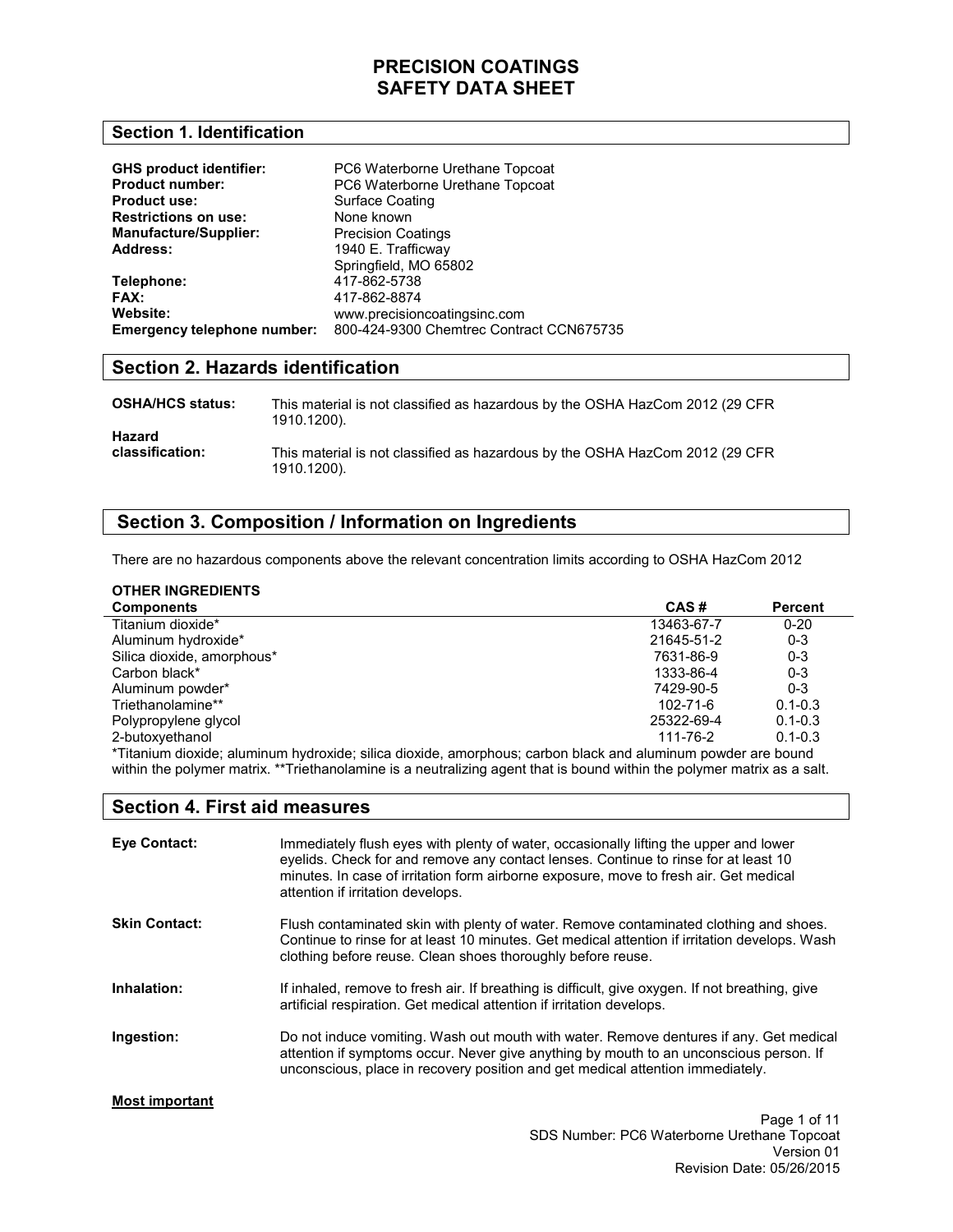| symptoms/effects,<br>acute                                                                       |                                                                                                                                                                             |
|--------------------------------------------------------------------------------------------------|-----------------------------------------------------------------------------------------------------------------------------------------------------------------------------|
| <b>Potential acute health</b><br>effects                                                         |                                                                                                                                                                             |
| Eye contact:                                                                                     | Causes eye irritation.                                                                                                                                                      |
| <b>Skin contact:</b>                                                                             | Causes skin irritation.                                                                                                                                                     |
| Inhalation:                                                                                      | Not available                                                                                                                                                               |
| Ingestion:                                                                                       | Not available                                                                                                                                                               |
| Over-exposure<br>signs/symptoms                                                                  |                                                                                                                                                                             |
| Eye contact:                                                                                     | Adverse symptoms may include the following:<br>pain or irritation.<br>Watering<br>Redness                                                                                   |
| <b>Skin contact:</b>                                                                             | Adverse symptoms may include the following:<br>irritation<br>redness                                                                                                        |
| Inhalation:                                                                                      | Not available                                                                                                                                                               |
| Ingestion:                                                                                       | Adverse symptoms may include the following:<br>nausea or vomiting                                                                                                           |
| Indication of<br>immediate medical<br>attention and special<br>treatment needed, if<br>necessary |                                                                                                                                                                             |
| Notes to physician:                                                                              | Not available                                                                                                                                                               |
| <b>Specific treatments:</b>                                                                      | Treat symptomatically and supportively.                                                                                                                                     |
| <b>Protection of first-</b><br>aiders:                                                           | No action shall be taken involving any personal risk or without suitable training. It may be<br>dangerous to the person providing aid to give mouth-to-mouth resuscitation. |

# **Section 5. Fire-fighting measures**

| Suitable extinguishing media:<br>Unsuitable extinguishing | Use dry chemical, carbon dioxide, water spray (fog) or foam.                                                                                                    |
|-----------------------------------------------------------|-----------------------------------------------------------------------------------------------------------------------------------------------------------------|
| media:<br>Special hazards arising from                    | Not available                                                                                                                                                   |
| the substance or mixture:                                 | Cool closed containers exposed to fire with water spray. Will not explode on<br>mechanical impact.                                                              |
| <b>Hazardous thermal</b>                                  |                                                                                                                                                                 |
| decomposition products:                                   | Decomposition products may include the following materials:<br>carbon dioxide, carbon monoxide, smoke, oxides of nitrogen, formaldehyde,<br>silicone compounds. |
| Special protective actions for                            |                                                                                                                                                                 |
| fire-fighters:                                            | Cool closed containers exposed to fire with water. Do not release runoff from<br>fire to drains or watercourses.                                                |
|                                                           |                                                                                                                                                                 |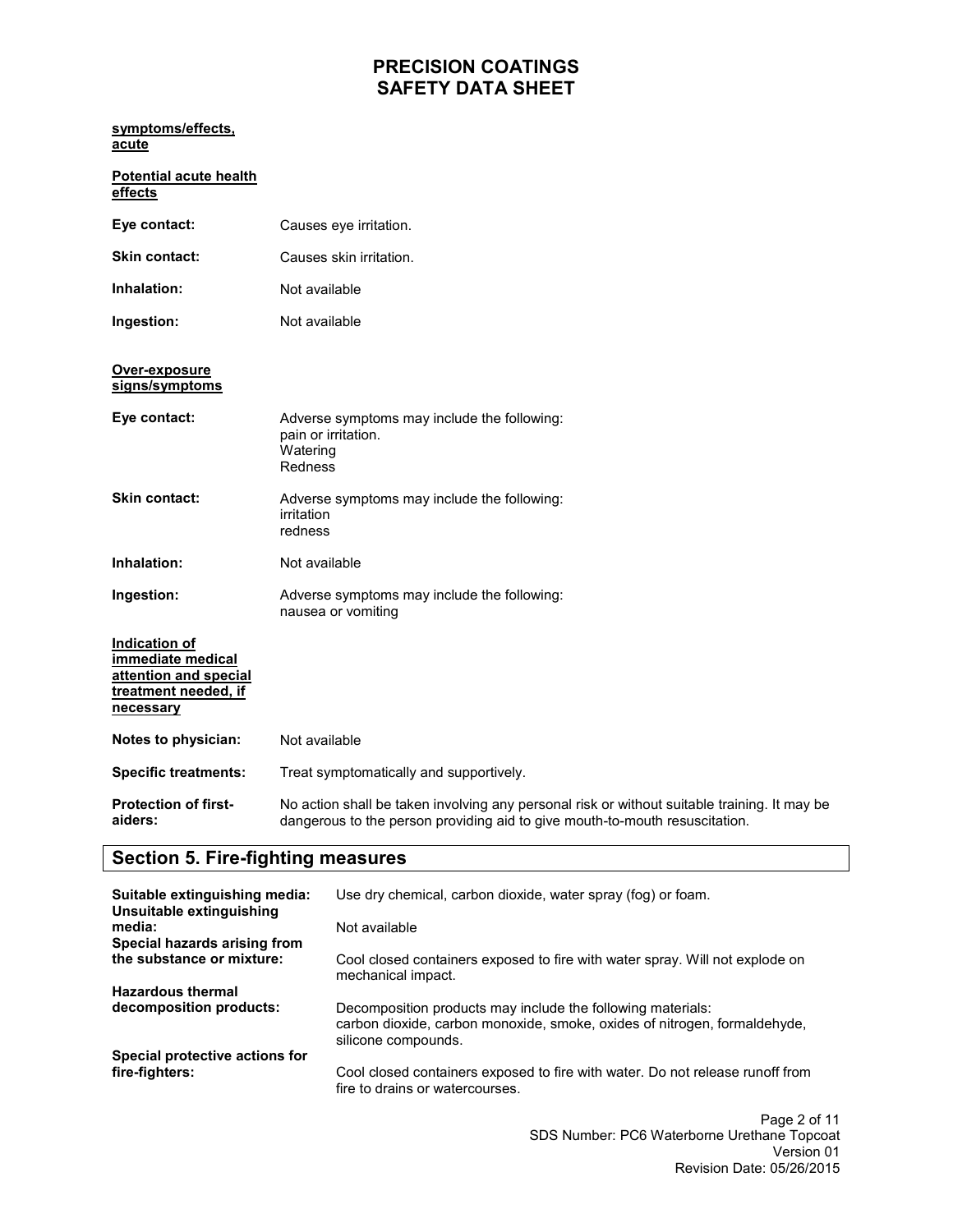**Special protective equipment** 

**for fire-fighters:** Fire-fighters should wear appropriate protective equipment and self contained breathing apparatus with full face piece operated in the positive pressure mode.

# **Section 6. Accidental release measures**

| <b>Personal precautions,</b><br>protective equipment and<br>emergency procedures |                                                                                                                                                                                                                                                                                                                                                                                                                                                                                                                                                                                                                                                                                                                                    |
|----------------------------------------------------------------------------------|------------------------------------------------------------------------------------------------------------------------------------------------------------------------------------------------------------------------------------------------------------------------------------------------------------------------------------------------------------------------------------------------------------------------------------------------------------------------------------------------------------------------------------------------------------------------------------------------------------------------------------------------------------------------------------------------------------------------------------|
| For non-emergency personnel:                                                     | Evacuate surrounding areas. Keep unnecessary and unprotected personnel<br>from entering. Do not touch or walk through spilled material. Shut off all<br>ignition sources. No flares, smoking or flames in hazard area. Avoid breathing<br>vapor or mist. Provide adequate ventilation. Wear appropriate respirator when<br>ventilation is inadequate. Put on appropriate personal protective equipment.                                                                                                                                                                                                                                                                                                                            |
| For emergency responders:                                                        | If specialized clothing is required to deal with the spillage, take note of any<br>information in Section 8 on suitable and unsuitable materials. See also the<br>information in "For non-emergency personnel".                                                                                                                                                                                                                                                                                                                                                                                                                                                                                                                    |
| <b>Environmental precautions:</b>                                                | Avoid dispersal of spilled material and runoff and contact with soil, waterways,<br>drains and sewers. Inform the relevant authorities if the product has caused<br>environmental pollution (sewers, waterways, soil or air).                                                                                                                                                                                                                                                                                                                                                                                                                                                                                                      |
| <b>Methods and material for</b><br>containment and cleaning up:                  | Eliminate sources of ignition. Absorb spill with inert material (e.g. dry sand or<br>earth), then place in a chemical waste container. Avoid runoff into storm<br>sewers and ditches which lead to waterways. Use only non-combustible<br>material for clean-up. Recover by pumping (use explosion proof or hand<br>pump). Use clean, non-sparking tools to collect absorbed materials. Eliminate<br>all ignition sources. Prevent additional discharge of material is able to do so<br>safely. Do not touch or walk through spilled material. Collect spilled materials<br>for disposal. Wear appropriate personal protective equipment (see Section 8<br>Exposure controls/personal protection). Evacuate unnecessary personnel. |

## **Section 7. Handling and storage**

| Precautions for safe handling:                                      | Do not handle until all safety precautions have been read and understood. Do<br>not get in eyes or on skin or clothing. Do not swallow. Avoid breathing vapor or<br>mist. Use only with adequate ventilation. Wear appropriate respirator when<br>ventilation is inadequate. Do not enter storage areas and confined spaces<br>unless adequately ventilated. Keep in the original container or an approved<br>alternative made from a compatible material, kept tightly closed when not in<br>use. Store and use away from heat, sparks, open flame or any other ignition<br>source. Empty containers retain product residue and can be hazardous. Do<br>not reuse container. Eating, drinking and smoking should be prohibited in<br>areas where this material is handled, stored and processed. Workers should<br>wash hands and face before eating, drinking and smoking. Remove<br>contaminated clothing and protective equipment before entering eating areas. |
|---------------------------------------------------------------------|---------------------------------------------------------------------------------------------------------------------------------------------------------------------------------------------------------------------------------------------------------------------------------------------------------------------------------------------------------------------------------------------------------------------------------------------------------------------------------------------------------------------------------------------------------------------------------------------------------------------------------------------------------------------------------------------------------------------------------------------------------------------------------------------------------------------------------------------------------------------------------------------------------------------------------------------------------------------|
| Conditions for safe storage,<br>including any<br>incompatibilities: | See also Section 8 for additional information on hygiene measures.<br>Store in accordance with local regulations. Store in original container protected<br>from direct sunlight in a dry, cool and well-ventilated area, away from<br>incompatible materials (see Section 10) and food and drink. Protect from<br>freezing. Store locked up. Eliminate all ignition sources. Separate from<br>oxidizing materials. Keep container tightly closed and sealed until ready for<br>use. Containers that have been opened must be carefully resealed and kept<br>Page 3 of 11                                                                                                                                                                                                                                                                                                                                                                                            |
|                                                                     | SDS Number: PC6 Waterborne Urethane Topcoat<br>Version 01<br>Revision Date: 05/26/2015                                                                                                                                                                                                                                                                                                                                                                                                                                                                                                                                                                                                                                                                                                                                                                                                                                                                              |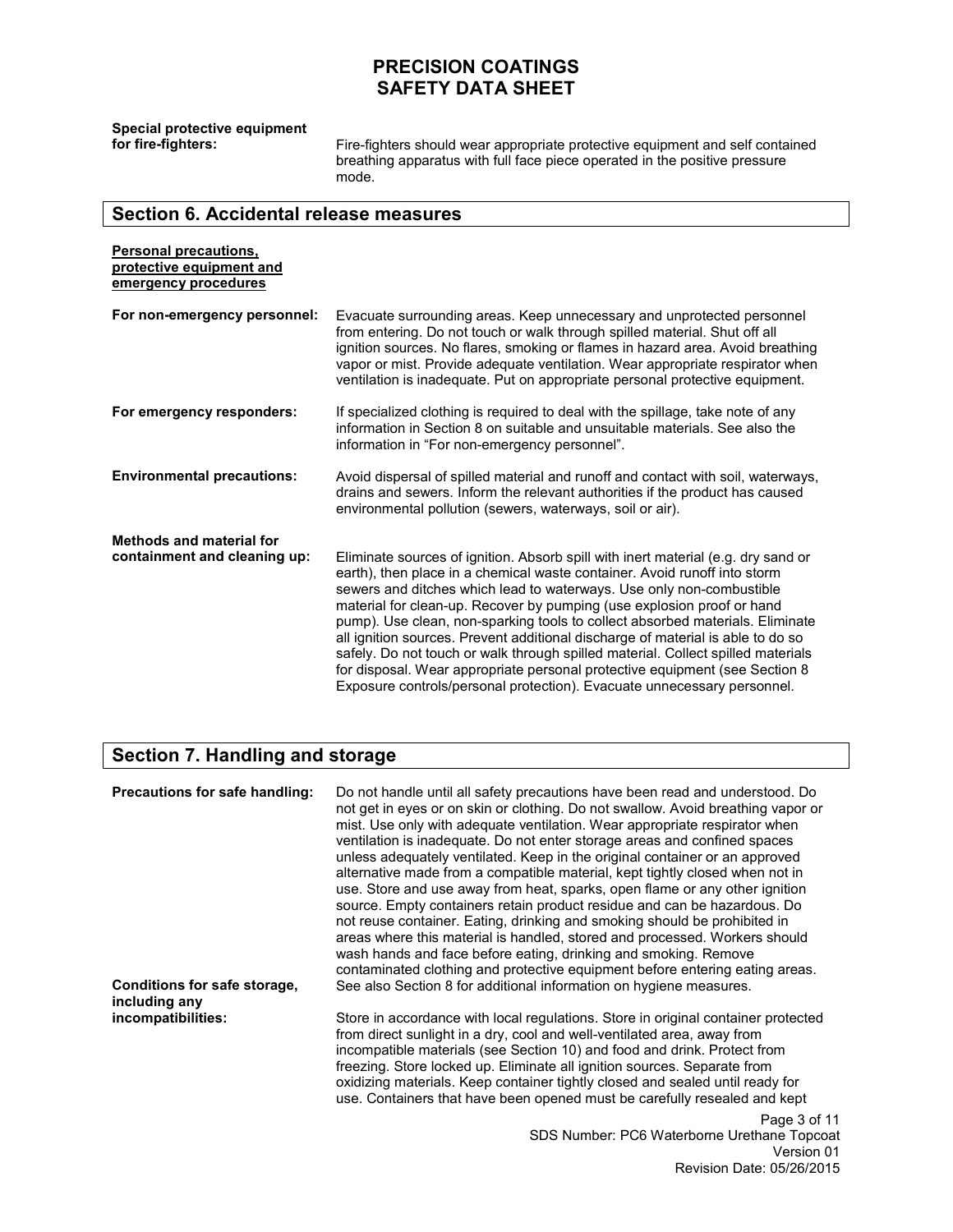upright to prevent leakage. Do not store in unlabeled containers. Use appropriate containment to avoid environmental contamination.

## **Section 8. Exposure controls / personal protection**

# **Control parameters Occupational exposure limits**

| <b>U.S. ACGIH Threshold Limit Values</b>                           |                                                  |                                                                    |                                                                                                                                                                                            |
|--------------------------------------------------------------------|--------------------------------------------------|--------------------------------------------------------------------|--------------------------------------------------------------------------------------------------------------------------------------------------------------------------------------------|
| <b>Components</b>                                                  | Type                                             | <b>Value</b>                                                       | Form                                                                                                                                                                                       |
| Aluminum hydroxide                                                 | <b>TWA</b>                                       | 1 $mg/m3$                                                          | Respirable fraction                                                                                                                                                                        |
| Titanium dioxide                                                   | <b>TWA</b>                                       | 10 mg/m3                                                           |                                                                                                                                                                                            |
| Aluminum powder                                                    | <b>TWA</b>                                       | 1 $mg/m3$                                                          | Respirable fraction                                                                                                                                                                        |
| Triethanolamine                                                    | <b>TWA</b>                                       | 5mg/m3                                                             |                                                                                                                                                                                            |
| 2-butoxyethanol                                                    | <b>TWA</b>                                       | 20ppm                                                              |                                                                                                                                                                                            |
|                                                                    |                                                  |                                                                    |                                                                                                                                                                                            |
| U.S. OSHA Table Z-1 Limits for Air Contaminants (29 CFR 1910.1000) |                                                  |                                                                    |                                                                                                                                                                                            |
| <b>Components</b>                                                  | <b>Type</b>                                      | Value                                                              | Form                                                                                                                                                                                       |
| Titanium dioxide                                                   | <b>PEL</b>                                       | 15mg/m3                                                            | <b>Total dust</b>                                                                                                                                                                          |
| Aluminum powder                                                    | PEL                                              | $5$ mg/m $3$                                                       | Respirable dust                                                                                                                                                                            |
| 2-butoxyethanol                                                    | PEL                                              | 50ppm, 240 mg/m3                                                   |                                                                                                                                                                                            |
|                                                                    |                                                  |                                                                    |                                                                                                                                                                                            |
| U.S. OSHA Table Z-3 (29 CFR 1910.1000)                             |                                                  |                                                                    |                                                                                                                                                                                            |
| <b>Components</b>                                                  | <b>Type</b>                                      | Value                                                              | Form                                                                                                                                                                                       |
| Silicon dioxide                                                    | <b>TWA</b>                                       | $0.8$ mg/m $3$                                                     |                                                                                                                                                                                            |
|                                                                    |                                                  | 20mppcf                                                            |                                                                                                                                                                                            |
|                                                                    |                                                  |                                                                    |                                                                                                                                                                                            |
| Appropriate engineering                                            |                                                  |                                                                    |                                                                                                                                                                                            |
| controls:                                                          |                                                  |                                                                    | Use only with adequate ventilation. Use process enclosures, local exhaust ventilation or other                                                                                             |
|                                                                    |                                                  |                                                                    | engineering controls to keep worker exposure to airborne contaminants below any                                                                                                            |
|                                                                    |                                                  |                                                                    | recommended or statutory limits. The engineering controls also need to keep gas, vapor or dust                                                                                             |
|                                                                    | concentrations below any lower explosive limits. |                                                                    |                                                                                                                                                                                            |
| <b>Indvidual protection measures</b>                               |                                                  |                                                                    |                                                                                                                                                                                            |
|                                                                    |                                                  |                                                                    |                                                                                                                                                                                            |
| <b>Hygene measures:</b>                                            |                                                  |                                                                    | Wash hands, forearms and face thoroughly after handling chemical products, before eating,                                                                                                  |
|                                                                    |                                                  |                                                                    | smoking and using the lavatory and at the end of the working period. Appropriate techniques                                                                                                |
|                                                                    |                                                  |                                                                    | should be used to remove potentially contaminated clothing. Wash contaminated clothing before                                                                                              |
|                                                                    |                                                  |                                                                    | reusing. Ensure that eyewash stations and safety showers are close to the workstation location.                                                                                            |
|                                                                    |                                                  |                                                                    |                                                                                                                                                                                            |
| <b>Eye/face protection:</b>                                        |                                                  |                                                                    | Safety glasses equipped with side shields are recommended as minimum protection in industrial                                                                                              |
|                                                                    | settings.                                        |                                                                    |                                                                                                                                                                                            |
|                                                                    |                                                  |                                                                    |                                                                                                                                                                                            |
| <b>Skin protection</b>                                             |                                                  |                                                                    |                                                                                                                                                                                            |
| <b>Hand protection:</b>                                            |                                                  |                                                                    |                                                                                                                                                                                            |
|                                                                    |                                                  |                                                                    | Chemical-resistant gloves complying with an approved standard should be worn at all times<br>when handling chemical products if a risk assessment indicates this is necessary. Considering |
|                                                                    |                                                  |                                                                    | the parameters specified by the glove manufacturer, check during use that the gloves are still                                                                                             |
|                                                                    |                                                  |                                                                    | retaining their protective properties. It should be noted that the time to breakthrough for any                                                                                            |
|                                                                    |                                                  |                                                                    |                                                                                                                                                                                            |
|                                                                    |                                                  | glove material may be different for different glove manufacturers. |                                                                                                                                                                                            |
| <b>Body protection:</b>                                            |                                                  |                                                                    | Personal protective equipment for the body should be selected based on the task being                                                                                                      |
|                                                                    |                                                  |                                                                    | performed and the risks involved and should be approved by a specialist before handling this                                                                                               |
|                                                                    | product.                                         |                                                                    |                                                                                                                                                                                            |
|                                                                    |                                                  |                                                                    |                                                                                                                                                                                            |
| Other skin protection:                                             |                                                  |                                                                    | Appropriate footwear and any additional skin protection measures should be selected based on                                                                                               |
|                                                                    |                                                  |                                                                    | the task being performed and the risks involved and should be approved by a specialist before                                                                                              |
|                                                                    | handling this product.                           |                                                                    |                                                                                                                                                                                            |
|                                                                    |                                                  |                                                                    |                                                                                                                                                                                            |
| <b>Respiratory protection:</b>                                     |                                                  |                                                                    | Use a properly fitted, air-purifying or supplied-air respirator complying with an approved standard                                                                                        |
|                                                                    |                                                  |                                                                    | if a risk assessment indicated this is necessary. Respirator selection must be based on known or                                                                                           |
|                                                                    |                                                  |                                                                    |                                                                                                                                                                                            |
|                                                                    |                                                  |                                                                    | Page 4 of 11                                                                                                                                                                               |
|                                                                    |                                                  |                                                                    | SDS Number: PC6 Waterborne Urethane Topcoat                                                                                                                                                |

Version 01 Revision Date: 05/26/2015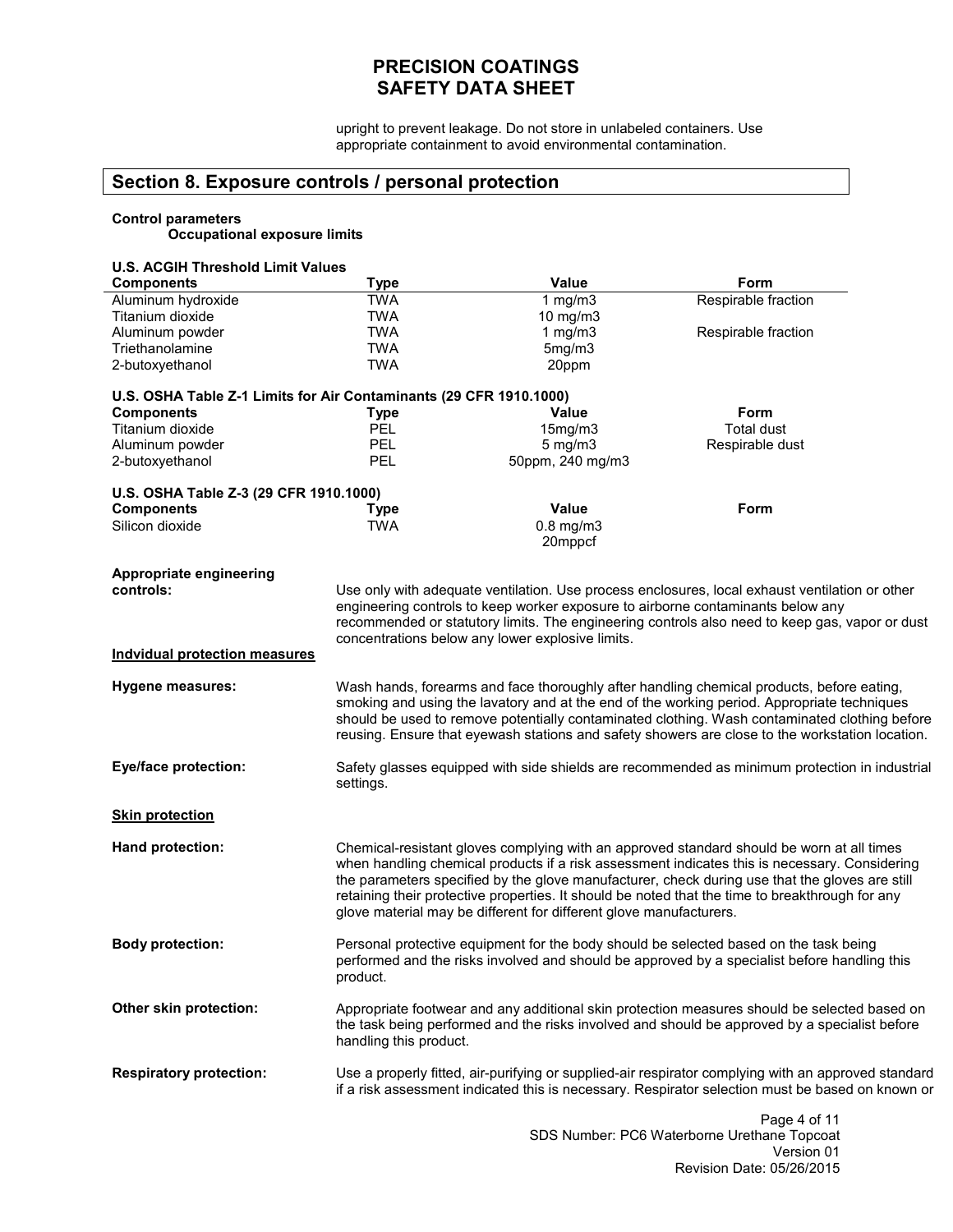anticipated exposure levels, the hazards of the product and the safe working limits of the selected respirator.

# **Section 9. Physical & Chemical Properties**

#### **Appearance**

| <b>Physical state:</b><br>Form:<br>Color:          | Liquid<br>Liquid<br>opaque                                                                                                |
|----------------------------------------------------|---------------------------------------------------------------------------------------------------------------------------|
| Odor:                                              | Pungent                                                                                                                   |
| Odor threshold:                                    | Not available                                                                                                             |
| pH:                                                | Not available                                                                                                             |
| <b>Melting point/freezing point:</b>               | Not available                                                                                                             |
| Initial boiling point and boiling<br>range:        | 98°C (208.4°F)                                                                                                            |
| <b>Flash point:</b>                                | Not applicable (water based product), however, solid<br>material will support combustion if water has been<br>evaporated. |
| <b>Evaporation rate:</b>                           | Not available                                                                                                             |
| Upper/lower flammability or<br>explosive limits:   | Not available                                                                                                             |
| Vapor pressure:                                    | Not available                                                                                                             |
| Vapor density:                                     | 1 Air = $1$<br>↘                                                                                                          |
| <b>Relative density:</b>                           | 1.00-1.9368                                                                                                               |
| Solubility(ies):                                   | Not available                                                                                                             |
| <b>Partition coefficient: n-</b><br>octanol/water: | Not available                                                                                                             |
| Auto-ignition temperature:                         | Not available                                                                                                             |
| <b>Decomposition temperature:</b>                  | Not available                                                                                                             |
| <b>Viscosity:</b>                                  | Not available                                                                                                             |
| VOC (mixed less water &<br>exempt compounds):      | Less than 50 grams/liter                                                                                                  |
| <b>Other information:</b>                          | No additional information                                                                                                 |

# **Section 10. Chemical stability & reactivity information**

**Reactivity:** None known.

**Chemical stability:**  Stable.

**Possibility of hazardous**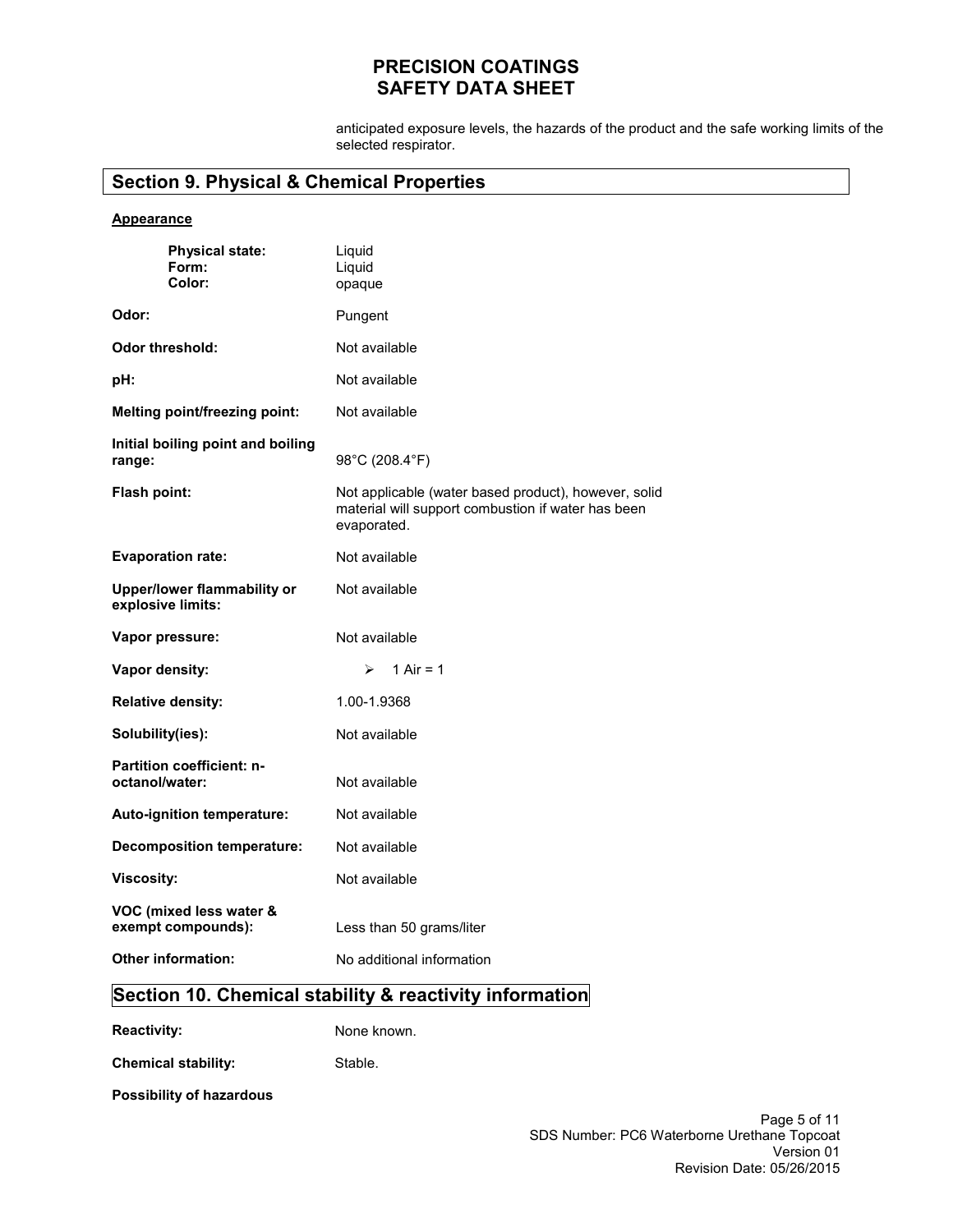| reactions:                                  | None known.                                                                                             |
|---------------------------------------------|---------------------------------------------------------------------------------------------------------|
| <b>Conditions to avoid:</b>                 | Water reactives                                                                                         |
| Incompatible materials:                     | Strong oxidizing agents. Strong acids. Strong alkalis.                                                  |
| <b>Hazardous decomposition</b><br>products: | Under normal conditions of storage and use, hazardous decomposition products<br>should not be produced. |

# **Section 11. Toxicological information**

| Information on toxicological<br>effects |                                                                                                                                                                                                                                                                                                                                                                                                                                                                                                                                                                                                                                                                                                                                                                                                                                                                                                                                                                                                                                                                                                                                                                                                                                               |
|-----------------------------------------|-----------------------------------------------------------------------------------------------------------------------------------------------------------------------------------------------------------------------------------------------------------------------------------------------------------------------------------------------------------------------------------------------------------------------------------------------------------------------------------------------------------------------------------------------------------------------------------------------------------------------------------------------------------------------------------------------------------------------------------------------------------------------------------------------------------------------------------------------------------------------------------------------------------------------------------------------------------------------------------------------------------------------------------------------------------------------------------------------------------------------------------------------------------------------------------------------------------------------------------------------|
| <b>Acute toxicity</b>                   |                                                                                                                                                                                                                                                                                                                                                                                                                                                                                                                                                                                                                                                                                                                                                                                                                                                                                                                                                                                                                                                                                                                                                                                                                                               |
| <b>Conclusion/summary:</b>              | Not available                                                                                                                                                                                                                                                                                                                                                                                                                                                                                                                                                                                                                                                                                                                                                                                                                                                                                                                                                                                                                                                                                                                                                                                                                                 |
| Oral:                                   | Not available                                                                                                                                                                                                                                                                                                                                                                                                                                                                                                                                                                                                                                                                                                                                                                                                                                                                                                                                                                                                                                                                                                                                                                                                                                 |
| Dermal:                                 | Not available                                                                                                                                                                                                                                                                                                                                                                                                                                                                                                                                                                                                                                                                                                                                                                                                                                                                                                                                                                                                                                                                                                                                                                                                                                 |
| Inhalation:                             | Not available                                                                                                                                                                                                                                                                                                                                                                                                                                                                                                                                                                                                                                                                                                                                                                                                                                                                                                                                                                                                                                                                                                                                                                                                                                 |
| <b>Irritation/Corrosion</b>             |                                                                                                                                                                                                                                                                                                                                                                                                                                                                                                                                                                                                                                                                                                                                                                                                                                                                                                                                                                                                                                                                                                                                                                                                                                               |
| Skin:                                   | Not available                                                                                                                                                                                                                                                                                                                                                                                                                                                                                                                                                                                                                                                                                                                                                                                                                                                                                                                                                                                                                                                                                                                                                                                                                                 |
| Eyes:                                   | Not available                                                                                                                                                                                                                                                                                                                                                                                                                                                                                                                                                                                                                                                                                                                                                                                                                                                                                                                                                                                                                                                                                                                                                                                                                                 |
| <b>Respiratory:</b>                     | Not available                                                                                                                                                                                                                                                                                                                                                                                                                                                                                                                                                                                                                                                                                                                                                                                                                                                                                                                                                                                                                                                                                                                                                                                                                                 |
| <b>Sensitization</b>                    |                                                                                                                                                                                                                                                                                                                                                                                                                                                                                                                                                                                                                                                                                                                                                                                                                                                                                                                                                                                                                                                                                                                                                                                                                                               |
| Skin:                                   | Not available                                                                                                                                                                                                                                                                                                                                                                                                                                                                                                                                                                                                                                                                                                                                                                                                                                                                                                                                                                                                                                                                                                                                                                                                                                 |
| <b>Respiratory:</b>                     | Not available                                                                                                                                                                                                                                                                                                                                                                                                                                                                                                                                                                                                                                                                                                                                                                                                                                                                                                                                                                                                                                                                                                                                                                                                                                 |
| <b>Mutagenicity</b>                     |                                                                                                                                                                                                                                                                                                                                                                                                                                                                                                                                                                                                                                                                                                                                                                                                                                                                                                                                                                                                                                                                                                                                                                                                                                               |
| <b>Conclusion/Summary:</b>              | Not available                                                                                                                                                                                                                                                                                                                                                                                                                                                                                                                                                                                                                                                                                                                                                                                                                                                                                                                                                                                                                                                                                                                                                                                                                                 |
| Carcinogenicity                         |                                                                                                                                                                                                                                                                                                                                                                                                                                                                                                                                                                                                                                                                                                                                                                                                                                                                                                                                                                                                                                                                                                                                                                                                                                               |
| <b>Conclusion/Summary:</b>              | Titanium dioxide: In lifetime inhalation studies rats were exposed for 2 years to<br>respectively 10, 50 and 250 mg/m3 of respirable TiO2. Slight lung fibrosis was<br>observed at 50 and 250 mg/m3 levels. Microscopic lung tumors were also<br>observed in 13 percent of the rats exposed to 250 mg/m3, an exposure level that<br>caused lung overloading and impairment of rat lungs clearance mechanisms.<br>In further studies, these tumors were found to occur only under particle overload<br>conditions in a uniquely sensitive species, the rat, and have little or no relevance<br>for humans. The pulmonary inflammatory response to TiO2 particles exposure<br>was also found to be much more severe in rats than in other rodent species.<br>In February 2006, IARC has re-evaluated Titanium dioxide as pertaining to Group<br>2B: "possibly carcinogenic to humans", based upon inadequate evidence in<br>humans and sufficient evidence in experimental animals for the carcinogenicity of<br>titanium dioxide. IARC evaluation guidelines consider the generation of tumors, in<br>2 different studies within the same animal species, to be adequate criteria for an<br>assessment of sufficient evidence.<br>Page 6 of 11 |
|                                         | SDS Number: PC6 Waterborne Urethane Topcoat                                                                                                                                                                                                                                                                                                                                                                                                                                                                                                                                                                                                                                                                                                                                                                                                                                                                                                                                                                                                                                                                                                                                                                                                   |

of 11 pcoat Version 01 Revision Date: 05/26/2015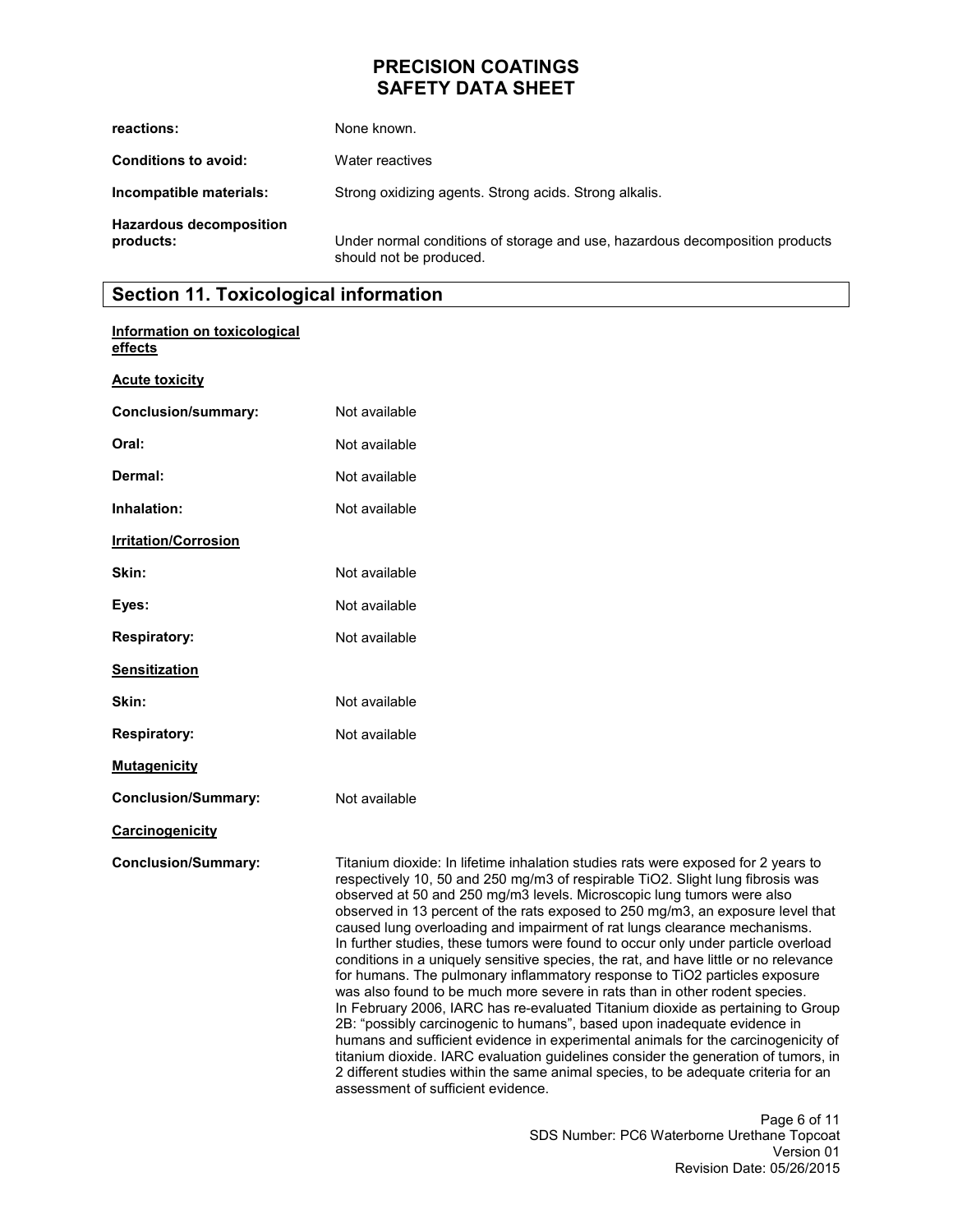The conclusions of several epidemiology studies on more than 20000 TiO2 industry workers in Europe and the USA did not suggest a carcinogenic effect of TiO2 dust on the human lung. Mortality from other chronic diseases, including other respiratory diseases, was also not associated with exposure to TiO2 dust. Based upon all available study results, DuPont scientists conclude that titanium dioxide will not cause lung cancer or chronic respiratory diseases in humans at concentrations experienced in the workplace.

Carbon black:

ANIMAL TOXICITY:

Rat, oral, duration 2 years Effect: no tumors.

Mouse, oral, duration 2 years Effect: no tumors.

Rat, inhalation, duration 2 years Target organ: lungs. Effect: inflammation, fibrosis, tumors.

Note: Tumors in the rat lung are considered to be related th the "lung overload" rather than to a specific chemical effect of carbon black itself in the lung. These effects in rats have been reported in many studies on other poorly soluble inorganic particles and appear to be rat specific (ILSI, 2000). Tumors have not been observed in other species (i.e., mouse and hamster) for carbon black or other poorly soluble particles under similar circumstances and study conditions.

MORTALITY STUDIES (HUMAN DATA):

A study on carbon black production workers in the UK (Sorahan, 2001) found an increased risk of lung cancer in two of the five plants studied; however, the increase was not related to the dose of carbon black. Thus, the authors did not consider the increased risk in lung cancer to be due to carbon black exposure. A German study of carbon black workers at one plant (Morfeld, 2006; Buechte, 2006) found a similar increase in lung cancer risk but, like the Sorahan, 2001 (UK study), found no association with carbon black exposure. A large US study of 18 plants showed a reduction in lung cancer risk in carbon black production workers (Dell, 2006). Based upon these studies, the February 2006 Working Group at the International Agency for Research on Cancer (IARC) concluded that the human evidence for carcinogenicity was inadequate (IARC, 2010).

Since the IARC evaluation of carbon black, Sorahan and Harrington (2007) have re-analyzed the UK study data using an alternative exposure hypothesis and found a positive association with carbon black exposure in two of the five plants. The same exposure hypothesis was applied by Morfeld and McCunney (2009) to the German cohort; in contrast, they found no association between carbon black exposure and lung cancer risk and, thus, no support for the alternative exposure hypothesis used by Sorahan and Harrington.

Over, as a result of these detailed investigations, no causative link between carbon black exposure and cancer risk in humans has been demonstrated.

IARC CANCER CLASSIFICATION: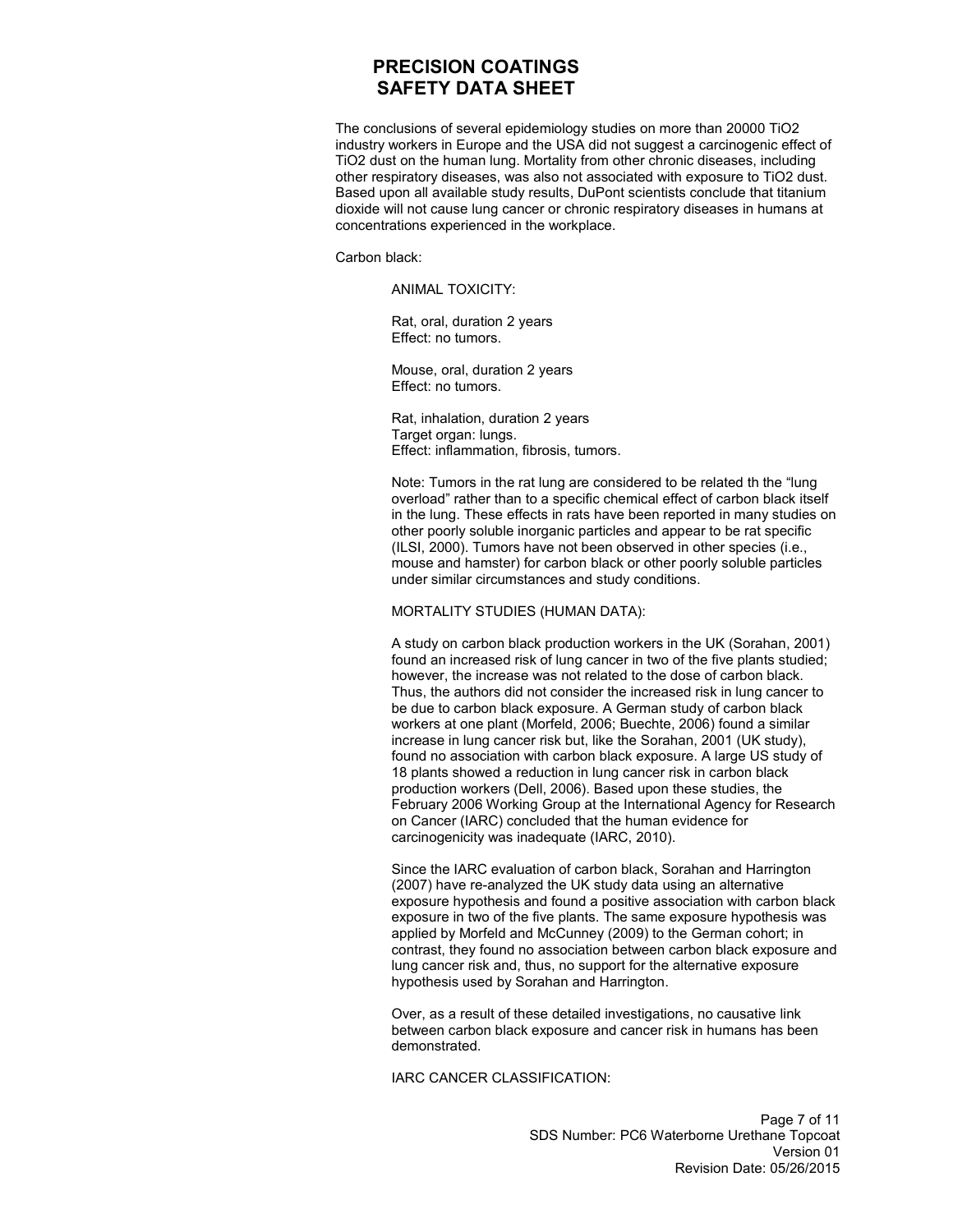|                                                                                           | In 2006 IARC re-affirmed its 1995 finding that there is "inadequate"<br>evidence" from human health studies to assess whether carbon black<br>causes cancer in humans. IARC concluded that there is "sufficient<br>evidence" in experimental animal studies for the carcinogenicity of<br>carbon black. IARC's overall evaluation si that carbon black is "possibly<br>carcinogenic to humans (Group 2B)". This conclusion was based on<br>IARC's guidelines, which generally require such a classification if one<br>species exhibits carcinogenicity in two or more animal studies (IARC,<br>2010). |  |
|-------------------------------------------------------------------------------------------|-------------------------------------------------------------------------------------------------------------------------------------------------------------------------------------------------------------------------------------------------------------------------------------------------------------------------------------------------------------------------------------------------------------------------------------------------------------------------------------------------------------------------------------------------------------------------------------------------------|--|
|                                                                                           | Solvent extracts of carbon black were used in one study of rats in which<br>skin tumors were found after dermal application and several studies of<br>mice in which sarcomas were found following subcutaneous injection.<br>IARC concluded that there was "sufficient evidence" that carbon black<br>extracts can cause cancer in animals (Group 2B).                                                                                                                                                                                                                                                |  |
|                                                                                           | <b>ACGIH CANCER CLASSIFICATION:</b>                                                                                                                                                                                                                                                                                                                                                                                                                                                                                                                                                                   |  |
|                                                                                           | Confirmed Animal Carcinogen with Unknown Relevance to Humans<br>(Category A3 Carcinogen).                                                                                                                                                                                                                                                                                                                                                                                                                                                                                                             |  |
| <b>Reproductive toxicity</b>                                                              |                                                                                                                                                                                                                                                                                                                                                                                                                                                                                                                                                                                                       |  |
| <b>Conclusion/Summary:</b>                                                                | Not available                                                                                                                                                                                                                                                                                                                                                                                                                                                                                                                                                                                         |  |
| Specific target organ toxicity<br>(single exposure):                                      | Not available                                                                                                                                                                                                                                                                                                                                                                                                                                                                                                                                                                                         |  |
| Specific target organ toxicity<br>(repeated exposure):                                    | Not available                                                                                                                                                                                                                                                                                                                                                                                                                                                                                                                                                                                         |  |
| <b>Aspiration hazard:</b>                                                                 | Not available                                                                                                                                                                                                                                                                                                                                                                                                                                                                                                                                                                                         |  |
| Information on likely routes of<br>exposure:                                              | Routes of entry anticipated: Oral, Dermal, Inhalation.                                                                                                                                                                                                                                                                                                                                                                                                                                                                                                                                                |  |
| Potential acute health effects:                                                           |                                                                                                                                                                                                                                                                                                                                                                                                                                                                                                                                                                                                       |  |
| Eye contact:                                                                              | Causes eye irritation.                                                                                                                                                                                                                                                                                                                                                                                                                                                                                                                                                                                |  |
| Inhalation:                                                                               | Not available                                                                                                                                                                                                                                                                                                                                                                                                                                                                                                                                                                                         |  |
| <b>Skin contact:</b>                                                                      | Causes skin irritation.                                                                                                                                                                                                                                                                                                                                                                                                                                                                                                                                                                               |  |
| Ingestion:                                                                                | Not available                                                                                                                                                                                                                                                                                                                                                                                                                                                                                                                                                                                         |  |
| <b>Symptoms related to the</b><br>physical, chemical and<br>toxicological characteristics |                                                                                                                                                                                                                                                                                                                                                                                                                                                                                                                                                                                                       |  |
| Eye contact:                                                                              | Adverse symptoms may include pain or irritation, watering, redness.                                                                                                                                                                                                                                                                                                                                                                                                                                                                                                                                   |  |
| Inhalation:                                                                               | Not available                                                                                                                                                                                                                                                                                                                                                                                                                                                                                                                                                                                         |  |
| <b>Skin contact:</b>                                                                      | Adverse symptoms may include irritation, redness.                                                                                                                                                                                                                                                                                                                                                                                                                                                                                                                                                     |  |
|                                                                                           | Adverse symptoms may include nausea or vomiting.                                                                                                                                                                                                                                                                                                                                                                                                                                                                                                                                                      |  |
| Ingestion:                                                                                |                                                                                                                                                                                                                                                                                                                                                                                                                                                                                                                                                                                                       |  |

**Potential chronic health**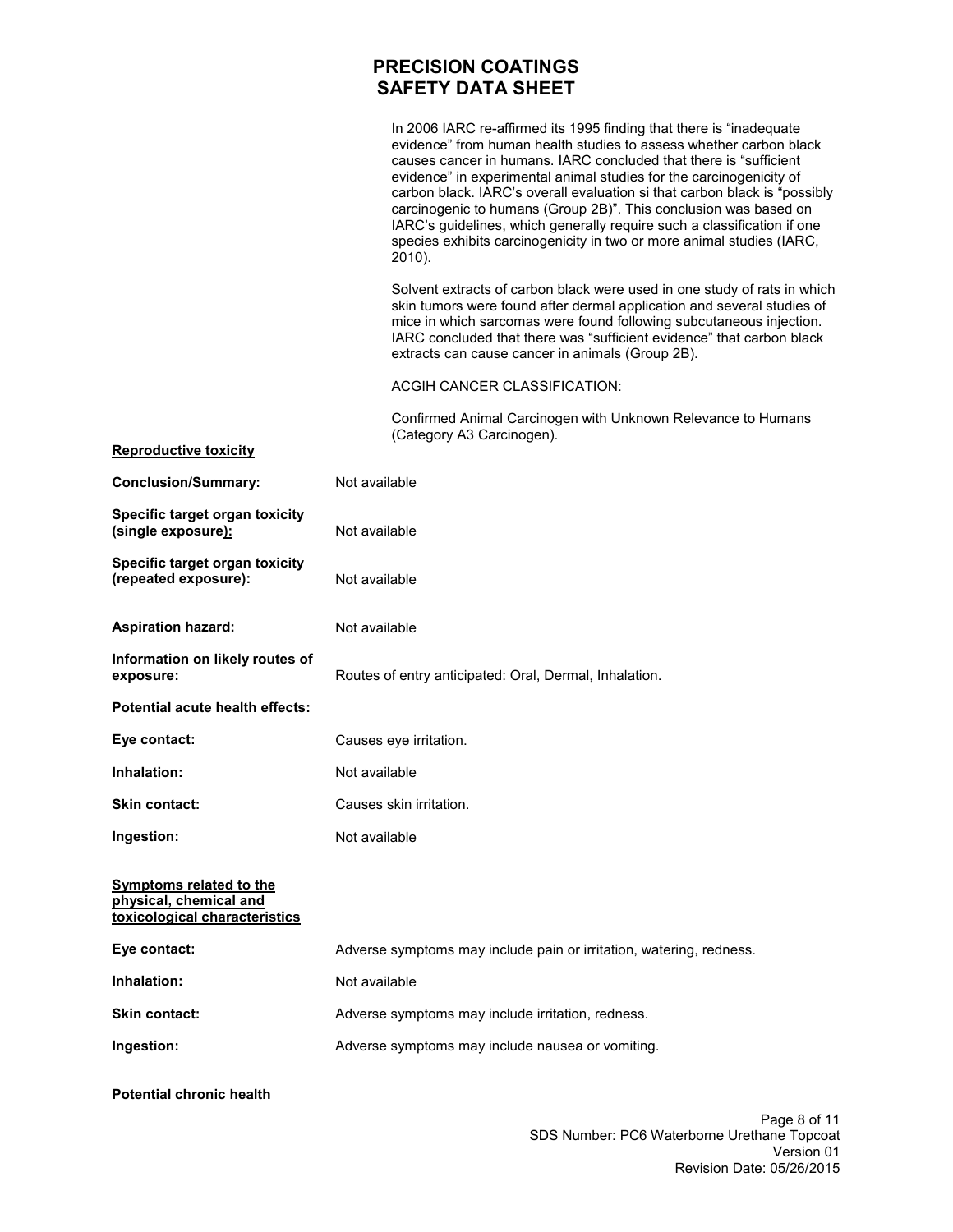**effects:** Not available

# **Section 12. Ecological information**

| <b>Toxicity</b><br><b>Acute toxicity</b>               |                                                 |                                               |  |  |
|--------------------------------------------------------|-------------------------------------------------|-----------------------------------------------|--|--|
|                                                        | Fish<br>Product:                                | Not available                                 |  |  |
|                                                        | <b>Specified substances:</b><br>Aluminum powder | LC-50 (96 h): less than or equal to 0.16 mg/l |  |  |
|                                                        | <b>Aquatic invertebrates</b><br>Product:        | Not available                                 |  |  |
| <b>Chronic toxicity</b><br>Fish<br>Product:            |                                                 | Not available                                 |  |  |
|                                                        | <b>Aquatic invertebrates</b><br>Product:        | Not available                                 |  |  |
|                                                        | <b>Toxicity to aquatic plants</b><br>Product:   | Not available                                 |  |  |
|                                                        | <b>Specified substances:</b>                    | Not available                                 |  |  |
| Persistence and degradability<br><b>Biodegradation</b> |                                                 |                                               |  |  |
|                                                        | Product:                                        | Not available                                 |  |  |
|                                                        | <b>Specified substances:</b>                    | Not available                                 |  |  |
|                                                        | <b>Biological Oxygen Demand</b><br>Product:     |                                               |  |  |
|                                                        |                                                 | Not available                                 |  |  |
|                                                        | <b>Specified substances:</b>                    | Not available                                 |  |  |
|                                                        | <b>Chemical Oxygen Demand</b><br>Product:       | Not available                                 |  |  |
|                                                        | <b>Specified substances:</b>                    | Not available                                 |  |  |
|                                                        | <b>BOD/COD ratio:</b>                           | Not available                                 |  |  |
|                                                        | <b>Bioaccumulative potential:</b>               | Not available                                 |  |  |
| <b>Mobility in soil:</b>                               |                                                 | Not available                                 |  |  |
|                                                        | <b>Results of PBT and vPvB assessment:</b>      |                                               |  |  |
|                                                        |                                                 | Not available                                 |  |  |
|                                                        | Other adverse effects:                          | Not available                                 |  |  |

# **Section 13. Disposal considerations**

**Disposal methods:** Dispose of waste in accordance with all local, state and federal regulations.

#### **Section 14. Transport information**

**DOT** 

**Basic shipping requirements:** Non-Regulated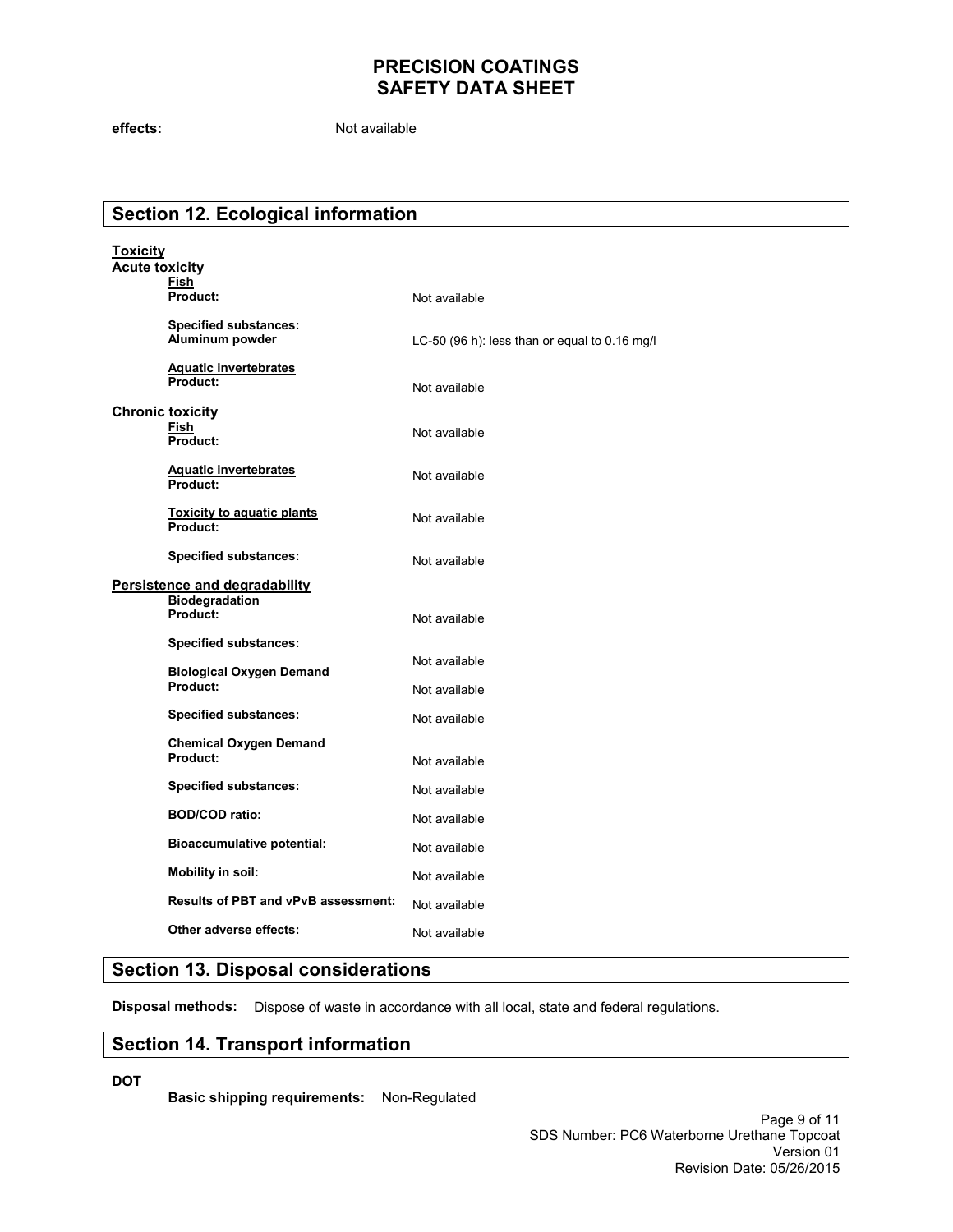| <b>IATA</b>                                                                                          |                                                                      |                                                                                                                                                                                                                             |                                                                                                                                                                                                                                                                                                                                                                                                                                                                                                                                       |                                              |
|------------------------------------------------------------------------------------------------------|----------------------------------------------------------------------|-----------------------------------------------------------------------------------------------------------------------------------------------------------------------------------------------------------------------------|---------------------------------------------------------------------------------------------------------------------------------------------------------------------------------------------------------------------------------------------------------------------------------------------------------------------------------------------------------------------------------------------------------------------------------------------------------------------------------------------------------------------------------------|----------------------------------------------|
| <b>IMDG</b>                                                                                          |                                                                      | <b>Basic shipping requirements:</b>                                                                                                                                                                                         | Non-Regulated                                                                                                                                                                                                                                                                                                                                                                                                                                                                                                                         |                                              |
|                                                                                                      |                                                                      | <b>Basic shipping requirements</b>                                                                                                                                                                                          | Non-Regulated                                                                                                                                                                                                                                                                                                                                                                                                                                                                                                                         |                                              |
|                                                                                                      |                                                                      | <b>Section 15. Regulatory information</b>                                                                                                                                                                                   |                                                                                                                                                                                                                                                                                                                                                                                                                                                                                                                                       |                                              |
|                                                                                                      | <b>US federal regulations</b>                                        |                                                                                                                                                                                                                             |                                                                                                                                                                                                                                                                                                                                                                                                                                                                                                                                       |                                              |
| <b>OSHA:</b>                                                                                         |                                                                      |                                                                                                                                                                                                                             | There are no hazardous components above the relevant concentration limits                                                                                                                                                                                                                                                                                                                                                                                                                                                             |                                              |
| <b>SARA Title III Section 313 - Toxic</b><br><b>Chemical: Listed</b><br>Substance:                   |                                                                      |                                                                                                                                                                                                                             | according to OSHA HazCom 2012 (29 CFR 1910.1200).                                                                                                                                                                                                                                                                                                                                                                                                                                                                                     |                                              |
|                                                                                                      |                                                                      |                                                                                                                                                                                                                             | 2-butoxyethanol                                                                                                                                                                                                                                                                                                                                                                                                                                                                                                                       |                                              |
|                                                                                                      | <b>SARA Title III Section 302 Extremely</b><br>hazardous substances: |                                                                                                                                                                                                                             | None                                                                                                                                                                                                                                                                                                                                                                                                                                                                                                                                  |                                              |
| categories:                                                                                          | <b>SARA Title III Section 311/312 Hazard</b>                         |                                                                                                                                                                                                                             | Non-hazardous under Section 311/312                                                                                                                                                                                                                                                                                                                                                                                                                                                                                                   |                                              |
| <b>Inventory Status</b>                                                                              |                                                                      |                                                                                                                                                                                                                             |                                                                                                                                                                                                                                                                                                                                                                                                                                                                                                                                       |                                              |
|                                                                                                      | Country(s) or region                                                 | Inventory name                                                                                                                                                                                                              |                                                                                                                                                                                                                                                                                                                                                                                                                                                                                                                                       | On inventory<br>(yes/no)*                    |
| Australia<br>Canada<br>China<br>Europe<br>Japan<br>Korea<br><b>Philippines</b><br>Rico<br>country(s) | United States & Puerto                                               | (EINECS)<br>Existing Chemicals List (ECL)                                                                                                                                                                                   | Australian Inventory of Chemical Substances (AICS)<br>Domestic Substances List (DSL)<br>Inventory of Existing Chemical Substances in China (IECSC)<br>European Inventory of Existing Commercial Chemical Substances<br>Inventory of Existing and New Chemical Substances (ENCS)<br>Philippine Inventory of Chemicals and Chemical Substances (PICCS)<br>Toxic Substances Control Act (TSCA) Inventory<br>* A "Yes" indicates that all components of this product comply with the inventory requirements administered by the governing | Ye<br>Ye<br>Ye<br>Ye<br>Ye<br>Ye<br>Ye<br>Ye |
|                                                                                                      | <b>State Regulations</b>                                             |                                                                                                                                                                                                                             |                                                                                                                                                                                                                                                                                                                                                                                                                                                                                                                                       |                                              |
| 65:                                                                                                  | <b>California Proposition</b>                                        | This product does not contain chemicals known to the State of California to cause cancer.<br>This product does not contain chemicals known to the State of California to cause birth defects or other<br>reproductive harm. |                                                                                                                                                                                                                                                                                                                                                                                                                                                                                                                                       |                                              |
|                                                                                                      | <b>Massachusetts RTK:</b>                                            | Silicon dioxide (CAS 7631-86-9)<br>Titanium Dioxide (CAS 13463-67-7)<br>2,2',2"-Nitrilotriethanol (CAS 102-71-6)<br>2-butoxyethanol (CAS 111-76-2)                                                                          | 2-Propanamine, N-ethyl-N(1-methylethyl)-                                                                                                                                                                                                                                                                                                                                                                                                                                                                                              |                                              |

- **New Jersey RTK:** Silicon dioxide (CAS 7631-86-9) Titanium Dioxide (CAS 13463-67-7) 2,2',2"-Nitrilotriethanol (CAS 102-71-6) Polypropylene glycol (CAS 25322-69-4) 2-butoxyethanol (CAS 111-76-2) 2-Propanamine,N-ethyl-N(1-methylethyl)-
- **Pennsylvania RTK:** Silicon dioxide (CAS 7631-86-9) Titanium Dioxide (CAS 13463-67-7) 2,2',2"-Nitrilotriethanol (CAS 102-71-6) Polypropylene glycol (CAS 25322-69-4) 2-butoxyethanol (CAS 111-76-2) 2-Propanamine,N-ethyl-N(1-methylethyl)-

Yes Yes Yes Yes Yes Yes Yes Yes